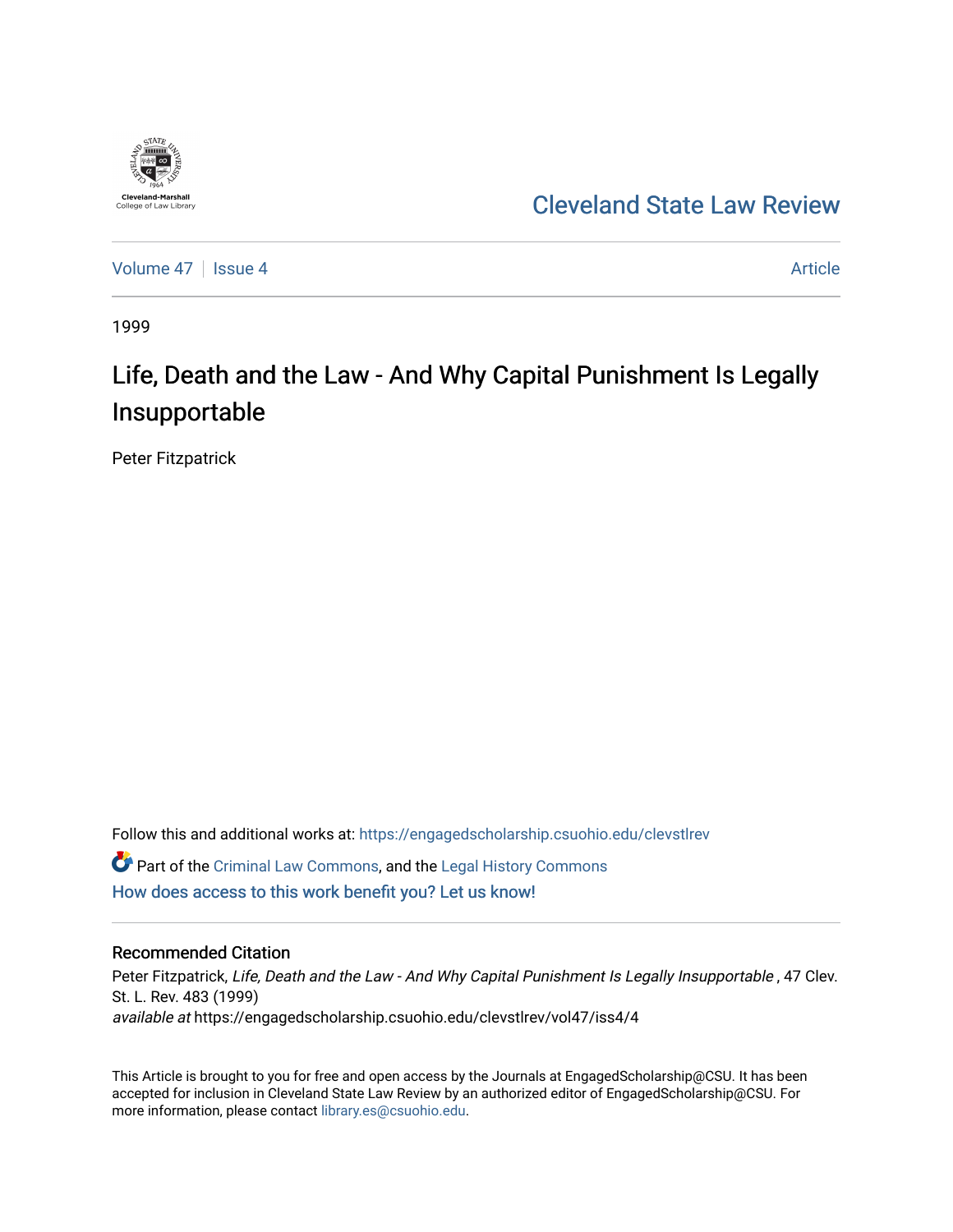### LIFE, DEATH AND THE LAW—AND WHY CAPITAL PUNISHMENT IS LEGALLY INSUPPORTABLE

#### PETER FITZPATRICK<sup>1</sup>

It is fitting at the outset to thank my gracious and scholarly colleague, Professor Tayyab Mahmud, not just for his abounding generosity since my coming here, but for all that he did to make that possible. My gratitude can also be confidently generalized. Having some affection for the medieval notion of the wandering scholar, and having visited many academic institutions, in none have I been received with a more expansive kindness or with a more effective concern, whether it be by Dean Steinglass and a thoroughly efficient administration, by the exciting academic community, or by the truly remarkable librarians. No matter how well briefed one may be beforehand, visits of this kind always offer engaging revelations; always reveal pockets of surprising scholarship. Cleveland-Marshall College of Law has certainly been no exception. That serendipity extends to the students and to the discovery that so often their enthusiasm and intellectual commitment spring from the work many of them do along with their studies. Here was a felt affinity since my law degrees were acquired whilst working.

And, here also is another apt connection. The generous endowment of the Chair which I am privileged to occupy—the Joseph C. Hostetler-Baker & Hostetler Chair—marks the life and achievements of one of the firm's founding partners, Joseph C. Hostetler. Not the least of his achievements was to have combined work and study for his law degree. And he did this by way of occupations having a certain cachet which mine lacked: a synoptic history of the firm has it that he worked his way through Case Western Reserve Law School, at one point selling suspenders in every state in the Union, at another working as a police beat reporter. To bring things a little more up to date, I am ultimately grateful to Mr. John Deaver Drinko and his colleagues for the great opportunity they have provided me.

Savigny made the startling claim that "law has no existence for itself; rather its essence lies . . . in the very life of men." And, he would doubtless now add, "in the very life of women."<sup>2</sup> An oblique but, hopefully, productive way of making out that claim would be to see what happens to this existential imperative—to law's integral commitment to life—when law is called upon to deal death. In responding to such a call, and if Savigny is right, law should then manifest something of a fundamental dissonance, even a terminal incoherence. In this lecture, I want to show how that is what happens in the judicial discourse on the death penalty in the United States. I will approach this demonstration in a way that may at first seem paradoxical, in a way that will bring out the deep affinity between law and death. That affinity is one in which death is, in a sense, the limit of law-a limit that constitutes law. Law cannot, then, go beyond its own constituent limit.

1

<sup>&</sup>lt;sup>1</sup>Thanks to Linda Usdin for orientations, to Louise Mooney and Marie Rehmar for making an occasion of this talk, and to Phyllis Crocker for a generosity of references.

<sup>2</sup> *See* GIORGIO AGAMBEN, HOMO SACER: SOVEREIGN POWER AND BARE LIFE 27 (Daniel Heller-Roazen trans. 1998).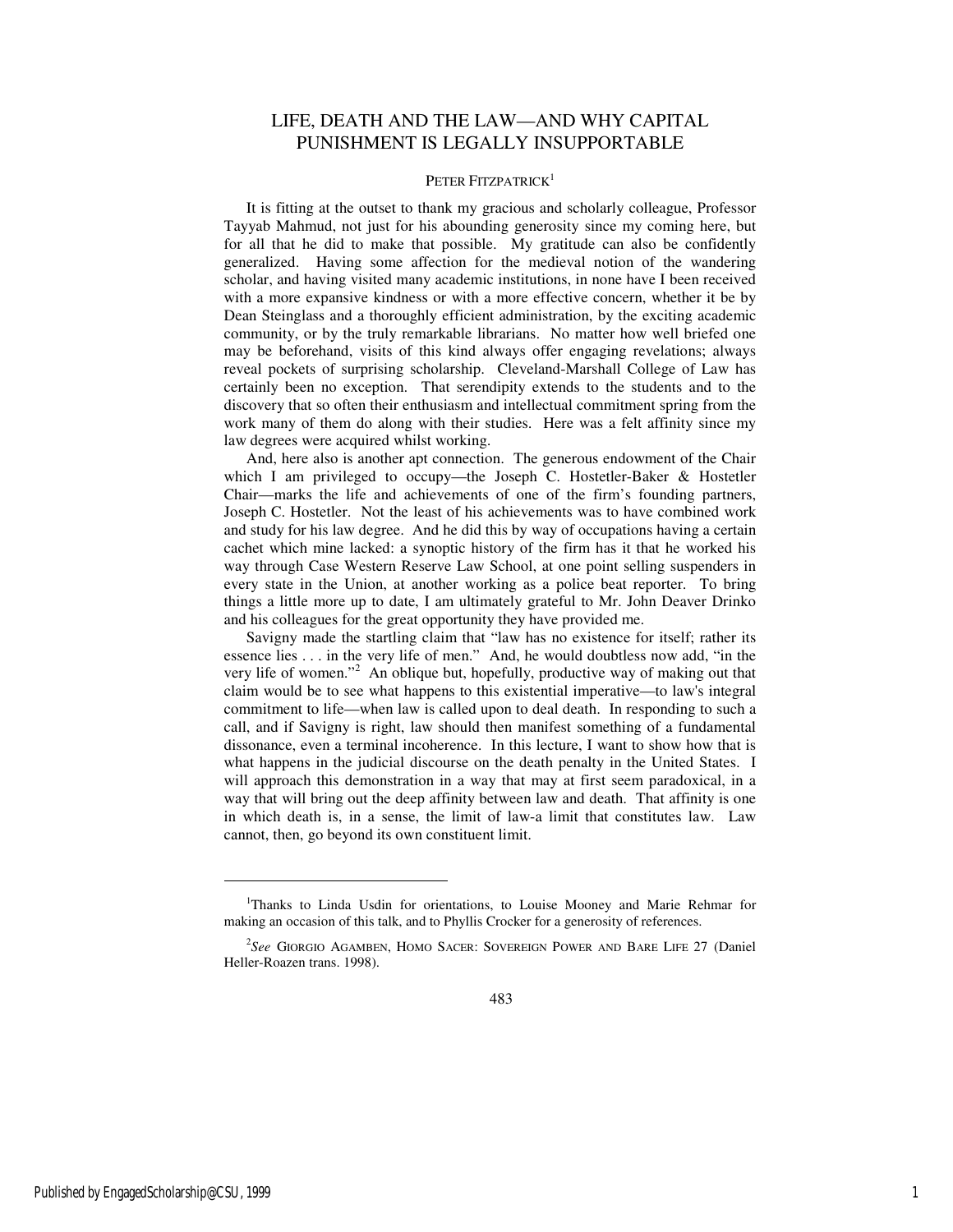In its supreme stasis, death is often equated with "law itself in its origin, in its very order."<sup>3</sup> This tends to be put in terms of death as the ultimate or final assertion of law as sovereign, its mundane mode being capital punishment.<sup>4</sup> Borrowing Dean's apt summary, law becomes a "principal instrument" of a transcendent sovereignty whence it is "backed up by coercive sanctions ultimately grounded in the right of death of the sovereign."<sup>5</sup> All of which gives some force to law's deathly claim to determine finally, to fix and hold life, denying its protean possibility. Death in this guise can be found, for example, fully operative in the Benthamite dream of "total and certain order" through law.<sup>6</sup> Or it can be found in the quest of legal positivists for such an order within law itself—a law which, in its achieved autonomy, would not have any essential relation to what is beyond it. Such a selfsufficing law "sever[s] its relation to the lifeworld by constituting that world of mundane sociality as its outside or other."<sup>7</sup> In this dimension of it, death, being "always the horizon of the law," is a horizon which cannot be gone beyond, which denies any essential relation beyond it, leaving that which it demarcates to its own immanence, to its self-posited autonomy.<sup>8</sup>

There is, however, a diametrically different sense in which death is the horizon of the law. The horizon now is not a closed finality but the opening to all possibility that is beyond affirmed order. Death denies and dissolves such order and makes something else possible, something unknowable with any assurance beforehand: "it exposes us to the immeasurability of something we can never experience."<sup>9</sup> So, to "make a work of death" by regarding its finality only, and by constituting an autonomous law in the image of death, is to deny the importunate mystery of death itself. Death in its determinate predictability is not only the greatest certainty but, in its opening to what is unknowably beyond, also the greatest uncertainty—*and*, what is central to my argument, it is death which makes uncertainty as uncertainty certain.<sup>10</sup> "Things" are always dying to what they are and, in this dying, the

3 Jacques Derrida, *Force of Law: The "Mystical Foundation of Authority*," *in* DECONSTRUCTION AND THE POSSIBILITY OF JUSTICE 42 (Drucilla Cornell et al. eds. & Mary Quaintance trans. 1992); *Cf.* MICHEL FOUCAULT, 1 THE HISTORY OF SEXUALITY: AN INTRODUCTION 144 (Robert Hurley trans. 1981).

4 *See, e.g.,* John Locke, *The Second Treatise of Government, in* TWO TREATISES OF GOVERNMENT 308 ¶ 3 (1965); IMMANUEL KANT, THE METAPHYSICAL ELEMENTS OF JUSTICE 331-33 (John Ladd trans. 1965); MICHEL FOUCAULT, DISCIPLINE AND PUNISH: THE BIRTH OF THE PRISON 49 (Alan Sheridan trans. 1979).

<sup>5</sup>MITCHELL DEAN, GOVERNMENTALITY: POWER AND RULE IN MODERN SOCIETY 105 (1999).

<sup>6</sup>DAVID LIEBERMAN, THE PROVINCE OF LEGISLATION DETERMINED: LEGAL THEORY IN EIGHTEENTH-CENTURY BRITAIN 281 (1989).

<sup>7</sup>Peter Goodrich, *Fate as Seduction: The Other Scene of Legal Judgement, in CLOSURE OR* CRITIQUE: NEW DIRECTIONS IN LEGAL THEORY 117 (Alan Norrie ed. 1993).

<sup>8</sup>This resonates with rejection and denial. Death can, however, be affirming when chosen instead of continuing life in terms contrary to what that life had been, dying rather than renouncing a belief or a friendship for example—'the affirmation of value, up against the boundary of death." JOHN BOWKER, THE MEANINGS OF DEATH 39 (1991).

<sup>9</sup>Françoise Dastur, Death: An Essay on Finitude 4 (John Llewelyn trans. 1996).

<sup>10</sup>JEAN-LUC NANCY, THE INOPERATIVE COMMUNITY 12-13 (Peter Connor trans. 1991).

 $\overline{a}$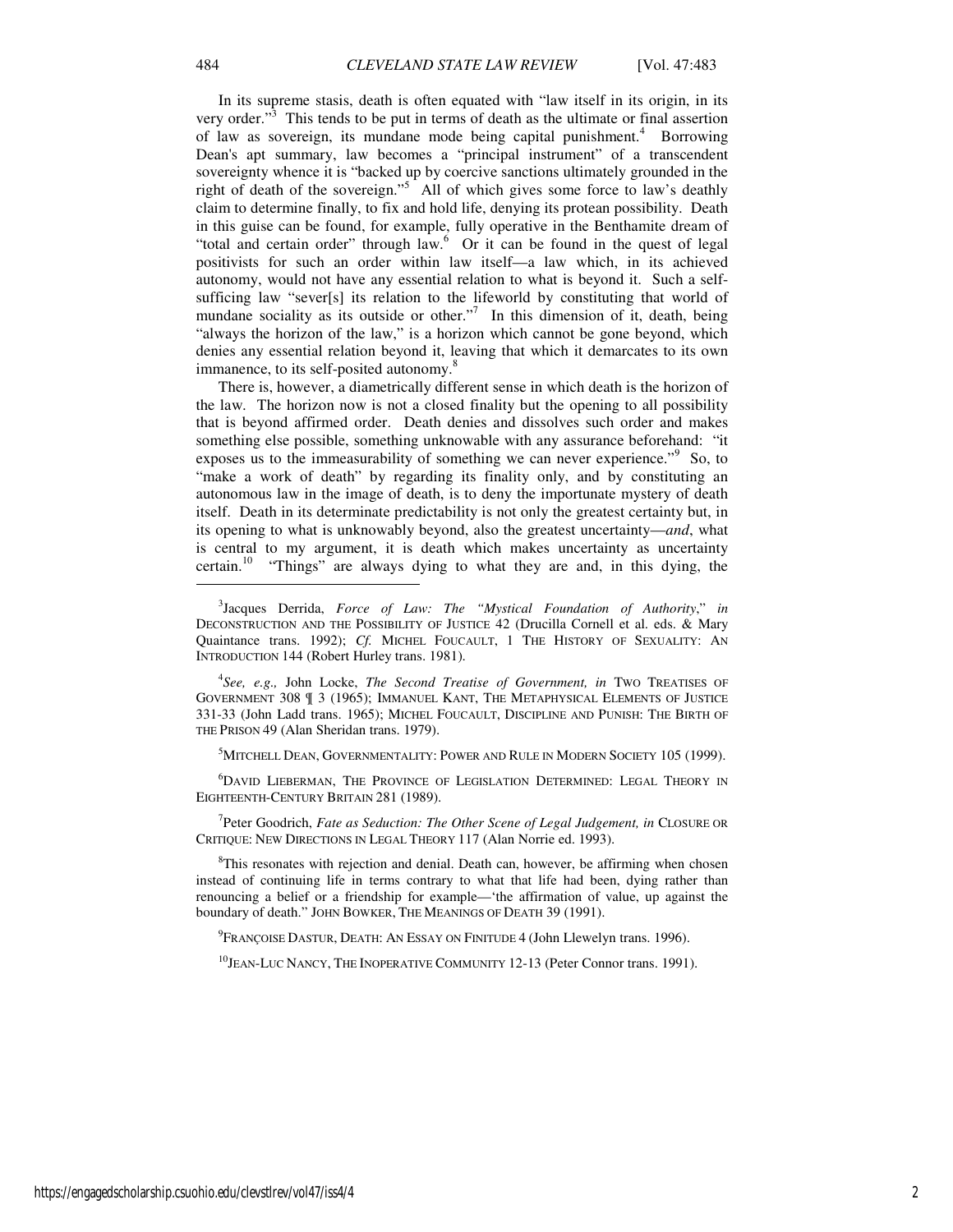possibility of their being other than what they are is continually created. Law, then, is also this uncertain dimension of death and even, in a sense, primarily so, since law is only called to affirm certainty in the face of uncertainty. Before saying more about these two dimensions of death and the law, and especially about the effect of their combination, let me "set" the story so far in familiar terms.

Here I will combine a regard for the logics of the rule of law with a regard for Thomas Hobbes. To start with Hobbes: On first looking into his *Leviathan*, into the founding text of Western secular government, what we seem to find is a most complete justification for sovereign power. Life in the natural state, where we find a war of all against all, is so "solitary, poor, nasty, brutish, and short" that there is a primal transfer of "all power and strength" to a singular, sovereign ruler, and in this way the subject becomes comprehensively committed to all actions of the sovereign "as if they were his own"; subjects are thus inextricably bound to Leviathan "to him that beareth their person," and so much so that "none of his subjects can be freed from his subjection."<sup>11</sup> Having such an encompassing, such a complete power over life, there would seem to be nothing in the way of Leviathan's taking it away. At this point, however, Hobbes circumscribes the power of Leviathan. Since the primal covenant is entered into for the preservation of life, should Leviathan seek to take life away, he can be utterly resisted.<sup>12</sup> So, in his very power of determination determination through laws that are the "command" of the sovereign—Leviathan must have a responsive regard to where that power came from. Hobbes would go even further in Leviathan's regard for life. With this unexpectedly tender side to him, Leviathan has to secure "the safety of the people," but "by *safety* here is not meant a bare preservation, but also all other contentments of life, which every man by lawful industry, without danger or hurt to the commonwealth, shall acquire to himself."<sup>13</sup> So much is this so, that Hobbes deduces from it an extensive list of "liberties" of the subject and a most extensive collection of "duties" imposed on Leviathan for ensuring the well-being and improvement of the people.<sup>14</sup> Laws, the very command of Leviathan, must be infused with a responsive regard for his subjects.<sup>15</sup>

Let me now take this perhaps surprising divide in the power and the laws of Leviathan, a divide between determinative force and responsiveness, and transpose it to the logics of the rule of law. Countless histories and juridical affirmations would have us believe that certainty, predictability, and order characterize the rule of law. As against the vagaries of an arbitrary and discretionary power, the rule of law clearly marked out an area of calculability in which the individual could now purposively progress. In order for this law, and "not men," to rule, it had to be coherent, closed and complete. If it were not coherent but contradictory, something else could be called on to resolve the contradiction. If it were open rather than closed, then something else could enter in and rule along with law. If it were

 $^{13}$ *Id.* at 153 – ch. 30.

<sup>14</sup>*Id.* at ch. 30.

j

<sup>15</sup>*See, e.g., id.* at 113, 132, 139 – chs. 21, 26 and 27.

<sup>&</sup>lt;sup>11</sup>THOMAS HOBBES, LEVIATHAN 85, 100-01 - chs. 13, 17 and 18 (Encyclopedia Britannica 1952).

 $^{12}$ *Id.* at 115 – ch. 21.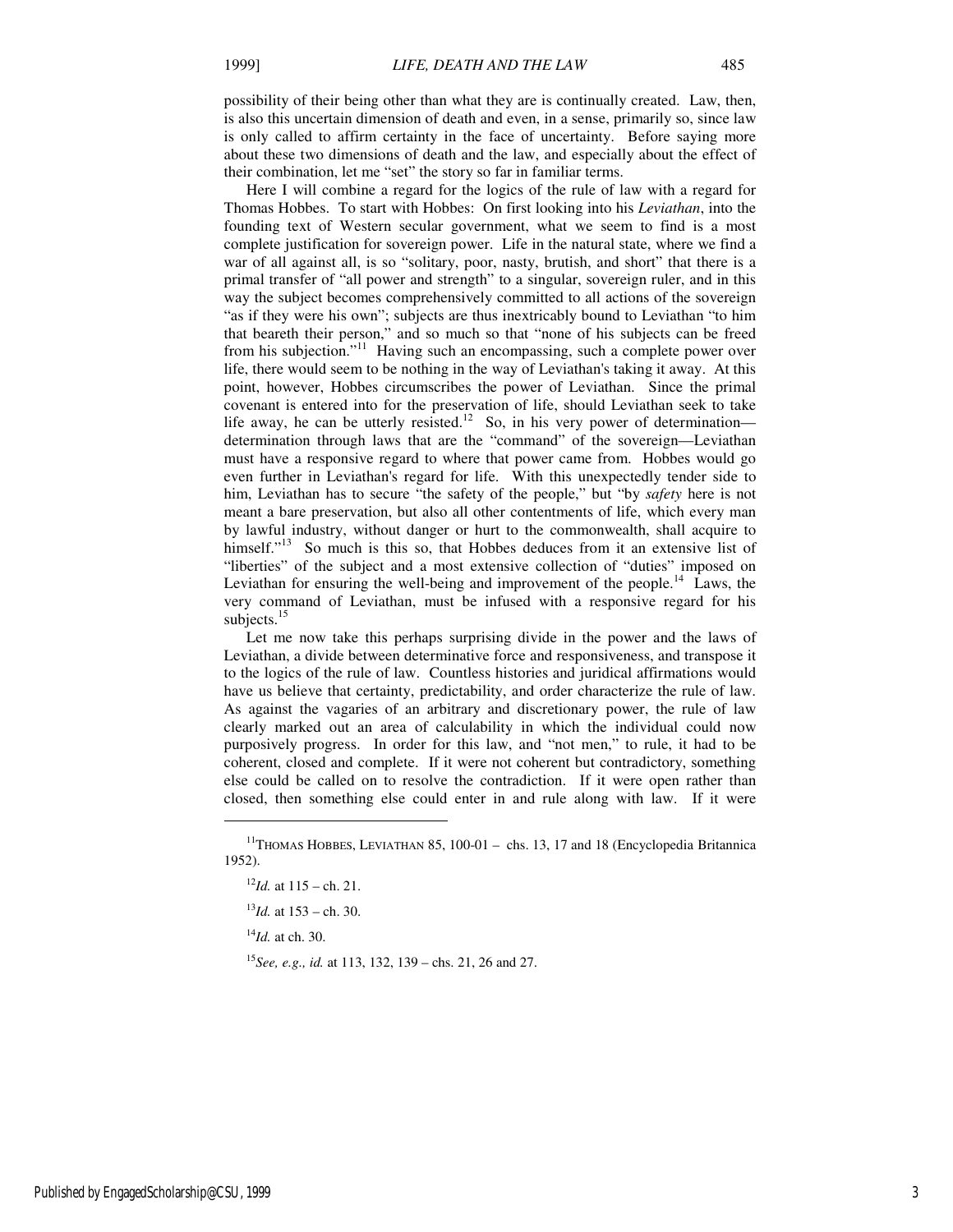incomplete and not a whole *corpus juris*, and if it were thence related to something else, then that something else could itself rule or share in ruling with law. For all of which, law had to be self-generating and self-regulating because, if it were dependent upon something apart from itself for these things, then, again, those things would rule along with or instead of law.

We can, however, take each of these imperative qualities of the rule of law and evoke their opposite "in" the rule of law itself. For law to rule, it has to be able to do anything, if not everything. It cannot, then, simply secure stability and predictability but also has to do the opposite: it has to ensure that law is ever responsive to change; otherwise, law will eventually cease to rule the situation that has changed around it. So, how could the rule of law be complete if it must ever respond to the infinite variety of fact and circumstance impinging on it? How could it be closed when it must hold itself constantly responsive to all that is beyond what it may at any moment be? And how could law, in extending to what is continually other to itself, avoid pervasive contradiction? Law cannot be purely fixed and pre-existent if it is to change and adapt to society, as it is so often said that it must. Its determinations cannot be entirely specific, clear and conclusive if it has integrally or at the same time to exceed all determination, to assume a quality of "everywhereness."<sup>16</sup>

We can also see modern law similarly stretched between stable determination and responsive change in the persistent squabbles that so enliven jurisprudential thought. These intractably polarized debates alternate between law's being autonomous and its being dependent. Taking the latter first, it is readily said that law is dependent on society, politics, the popular spirit, scientific administration, the economy, or the narratives in which it is embedded. In a more diachronic vein, we are told that law has to change along with society or history otherwise it becomes increasingly irrelevant and, eventually, obsolete. The contrary claims for autonomy, although a little more venerable, have not lost any of the force of their assertion. With them law somehow has to stand apart from the remorseless demands of society, history, and so on, and even to exclude its "own history."<sup>17</sup> In being so placed, "absolute and detached from any origin," law not only stands distinctly apart from, say, society, but also orders, shapes, or even creates society—to adopt long-enduring and standard formulations.<sup>18</sup> To the extent that society does not so conform, law yet retains its hold as the measure against which that "failure" and passing imperfection are to be measured. In this, and indeed in all the various applications and changes throughout its history, a law remains insistently that law. Law's autonomous binding force cannot be contained by what it is or has been, by its history, but extends to all that it will be. Law is eternally present.

Given this divide and its persistence, perhaps inquiry should be diverted. Rather than seeking law in that which simply conforms to either side or both sides of the opposition, perhaps we could seek a law which "is" in-between the opposed dimensions, which "is" the experienced combination of them, and which has its

<sup>16</sup>A. Carty, *English Constitutional Law from a Postmodernist Perspective, in* DANGEROUS SUPPLEMENTS: RESISTANCE AND RENEWAL IN JURISPRUDENCE 196 (P. Fitzpatrick ed. 1991).

<sup>17</sup>JACQUES DERRIDA, ACTS OF LITERATURE: (*BEFORE THE LAW*) 190 (Avital Ronell trans. 1992).

<sup>&</sup>lt;sup>18</sup>See id. at 194; D.R. KELLEY, HISTORY, LAW AND THE HUMAN SCIENCES: MEDIEVAL AND RENAISSANCE PERSPECTIVES 42-45 (1984); LIEBERMAN, *supra* note 6, at 281.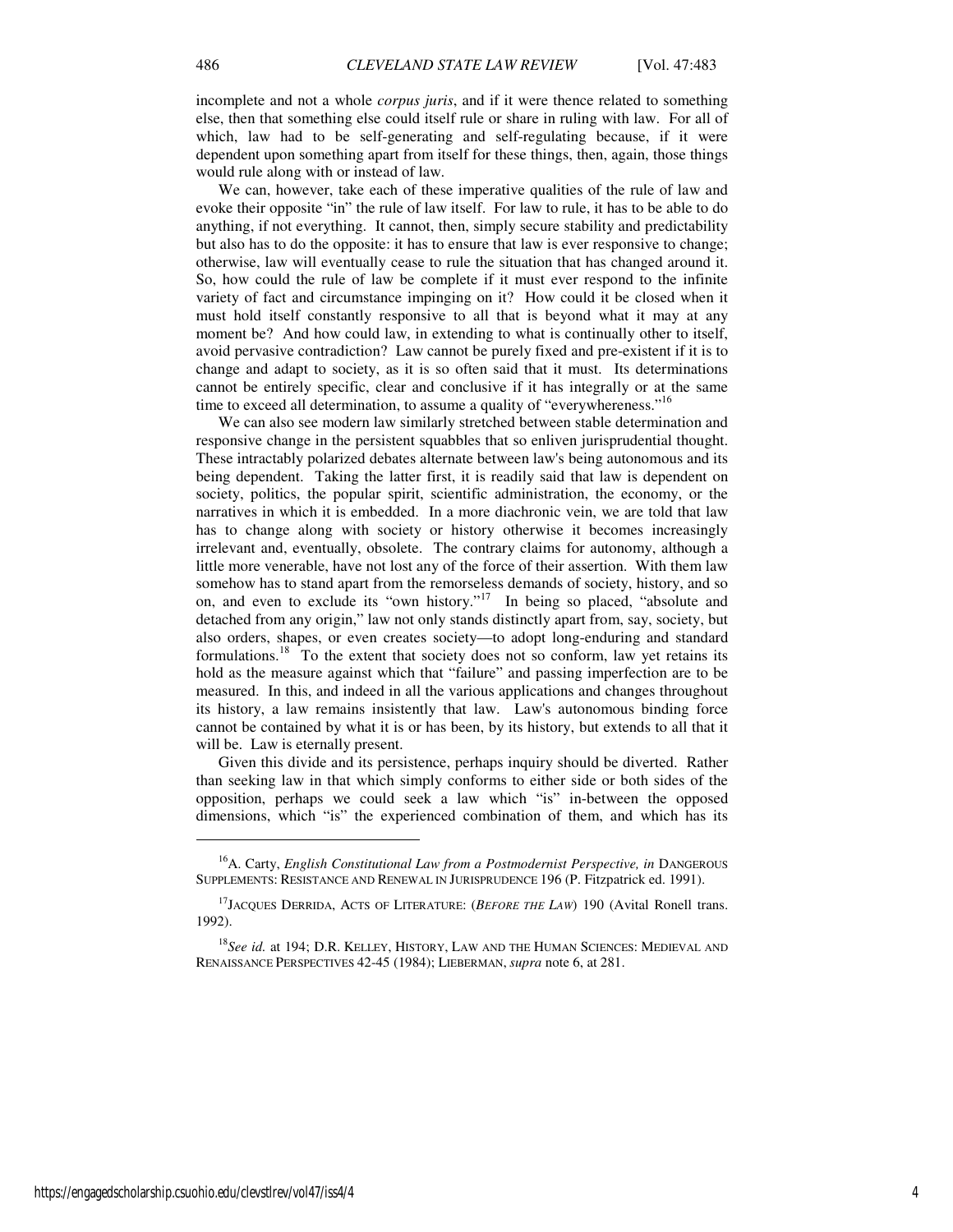being because each dimension is inexorable yet unable to be experienced by itself. And perhaps these dimensions are equivalent to the divide between law's autonomy and law's dependence. If so, then it would seem that the condition of being in law is always unresolved and calling for incessant decision and judgment. Nonetheless, we may find prospects for resolution in these dimensions being not only opposed but also somehow integral to each other. A complete determination of position and a responsiveness to what is beyond position are antithetical things, but there can be neither position without responsiveness to what is always beyond it nor responsiveness without a position from which to respond. In their separation, these dimensions mark the horizon of law, the horizon both as a condition and quality of its contained being, and the horizon opening onto all which lies beyond that being. These dimensions of law are integral to each other. The separate insistence on each would be death, carrying with it either a terminal fixity or a dissolving responsiveness to what is beyond. Law subsists in-between these two dimensions.

Operatively, law so subsists in the decision—the decision of the subject, the judge, and the legislator. The legal decision is always unique. It cannot be rendered beforehand in terms of some empirical reality or in terms of a previous decision. If it could be reduced in either of those ways, there would be no "call" for the decision, no demand for "fresh judgment."<sup>19</sup> Put another way, the responsibility—or, in terms of an archaic usage, the responsability—involved in judgment cannot be accommodated within the determined or the known. There is always "in" the legal judgment a "secret," a mystery, a "madness."<sup>20</sup> The point can be concentrated by way of an example. It is exactly because the political trial eliminates the judicial ability to respond, that the judge in such a trial is not considered to be making a legal decision. The trial is "fixed"—in both the standard and colloquial senses.<sup>21</sup> To be "legal," the decision must be approached in openness. The decision could always have been otherwise than what it is. Yet, for a legal decision, the decision-*maker* has to gather some fixing elements, some incipiently determinant points of reference; otherwise, the process of deciding would disappear in pure responsiveness. The determinant cannot, however, be complete in itself. Its very persistence as stable, predictable, decided law depends on its constantly responding and adjusting to every moment of impinging difference which confronts it. Enduring determination depends, then, on responsiveness. It must ever sustain an illimitable capacity to be other than what it is, a capacity compatible with its being quite other to what it is compatible ultimately with its reversal. Perhaps the most compendious illustration comes from the clash of guiding legal maxims produced in situations of extreme challenge to law where, to translate from the Latin, the responsive clarion to "let justice be done though the heavens fall" confronts the determinant counter that "the preservation of the republic is the supreme law." We also come across numerous ways in which these two dimensions are brought together in law. "Equity" provides a dramatic instance, using the term in its usual association with the common law (but it could be extended to equivalents found in various principles of interpretation and general standards in civil codes). Although usually advanced as a supplement to the

<sup>19</sup>Derrida, *supra* note 3, at 23.

 $^{20}Id$ .; JACQUES DERRIDA, THE GIFT OF DEATH 65 (David Wills trans. 1995).

<sup>&</sup>lt;sup>21</sup>J. Shklar, Legalism: Law, Morals and Political Trials 149 (2d ed. 1986).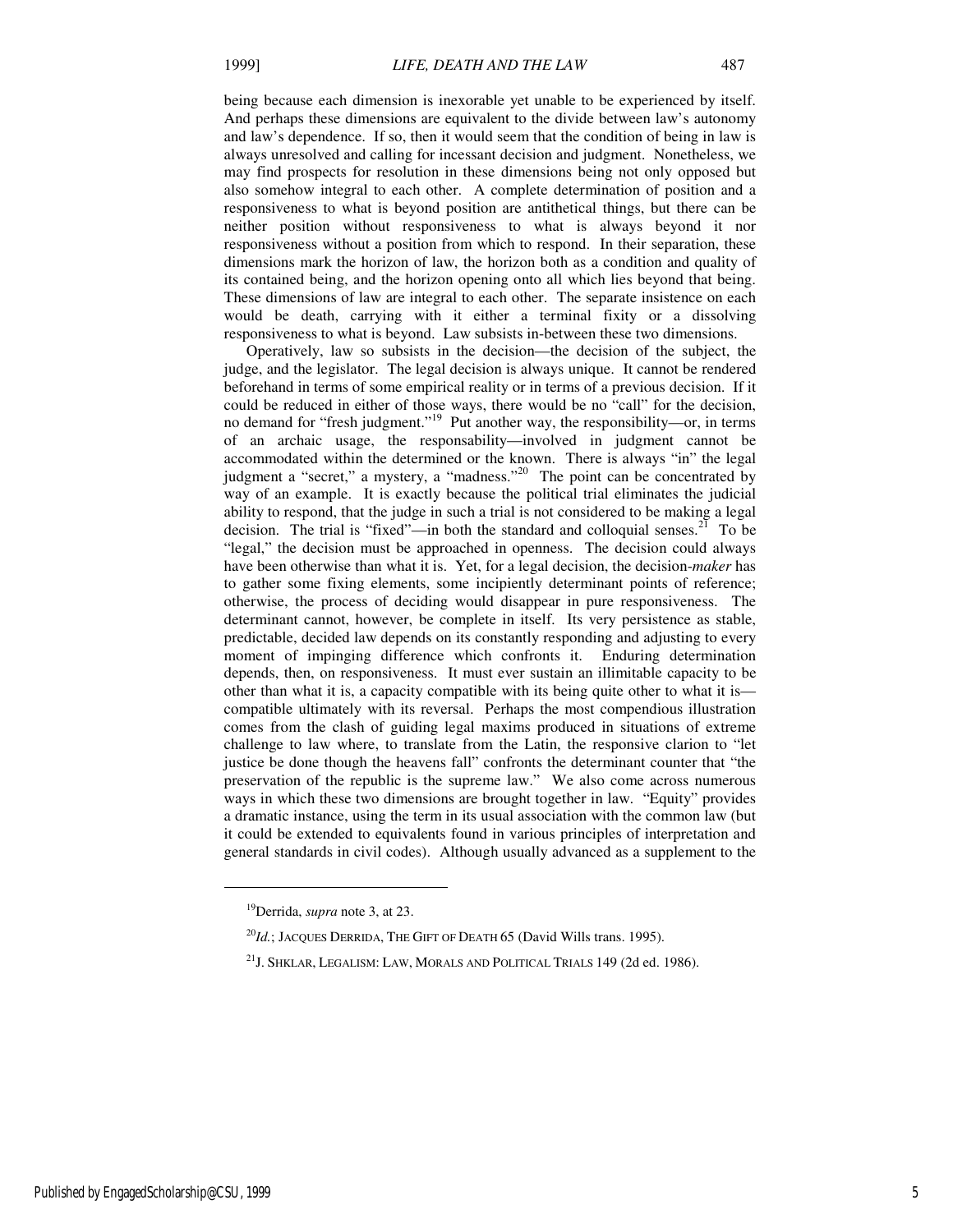common law mitigating its constrained legalism, the pivotal ability of equity explicitly to combine law's determination with its responsiveness is indicated in the two most common criticisms leveled at it: it was either too much a matter of arbitrary discretion, varying with "the length of the Chancellor's foot," or it lost its essential flexibility through a rigid respect for precedent.

Coming closer to my central concern, judicial discourse on the death penalty, let me take the judicial decision as a final general instance. There is a necessary, if usually blithe, acceptance of a radical duality in the judicial role. In sentencing, for example, the judge is supposed to stand constantly, objectively apart from popular sentiment, especially of the more atavistic kind, yet also to have a responsive regard to such sentiment. Conflicting "rules" of interpretation enable the judge to render a statute in a fixedly "literal" way or, alternatively, in a responsively expansive way which has a continuing regard to the purpose or to the "mischief" the statute was supposedly aimed at. Generally, judges are observed more and more to be giving effect to changing times when making their decisions, yet they never do only that. Rather, they always seek to base the decision in what is already given. The resulting duality is reflected in the alternation of criticisms of judges for being too rigid or too loose, too conservative or too liberal, too remote or too involved, too cold or too passionate. What is happening here is that the judicial decision subsists in-between these dualities. It can neither dissipate in responsiveness nor be completely predetermined. In either scenario, there would simply be no decision.

Whilst in this engaged mode, let us plunge straight into the equivalent juridical division in cases on the death penalty. In the whole post-*Furman* era, that is for over a quarter of a century now, the judiciary has posited and wrestled with a seemingly intractable division when deciding on the application of the death penalty. The terms of that divide have become quite set. There must, on one side, be a responsive regard for "the uniqueness of the individual" being sentenced. In this same vein, it is said there must be "fundamental fairness." For such things, obviously, there has to be a broad and effective "discretion" in the decision-maker. Yet, this seeming imperative is accompanied by the refrain that discretion cannot be "unbridled." As it is put again and again, "arbitrariness" has to be avoided. There has to be a determinant "objectivity," "rationality," and "consistency."<sup>22</sup>

The supposed solution has been the guiding of discretion in terms of legislatively specified conditions. A typical patterning of these can be found in the Ohio death penalty statute which, in setting out "criteria for imposing death . . . for a capital offense," lists nine "aggravating circumstances" which are to be considered in relation to seven mitigating "factors."<sup>23</sup> As Justice Powell helpfully described a similar arrangement, "the various factors . . . do not have numerical weights attached to them."<sup>24</sup> Indeed, a great many of these factors are very broad and, in their terms, import a large discretion. But even if definite numerical weights were attributed to these factors, the combining of nine circumstances with seven factors would produce a staggering number of possible permutations. Quite apart from all that, there would remain Justice Harlan's observation that "no list of circumstances would ever be

<sup>22</sup>*See* Callins v. Collins, 114 S. Ct. 1127, 1128-38 (1994) (Blackmun, J., dissenting) (provides a good coverage in these terms).

<sup>&</sup>lt;sup>23</sup>OHIO REV. CODE ANN. § 2929.04 (WEST 1999).

<sup>24</sup>Proffitt v. Florida, 428 U.S. 242, 258 (1976).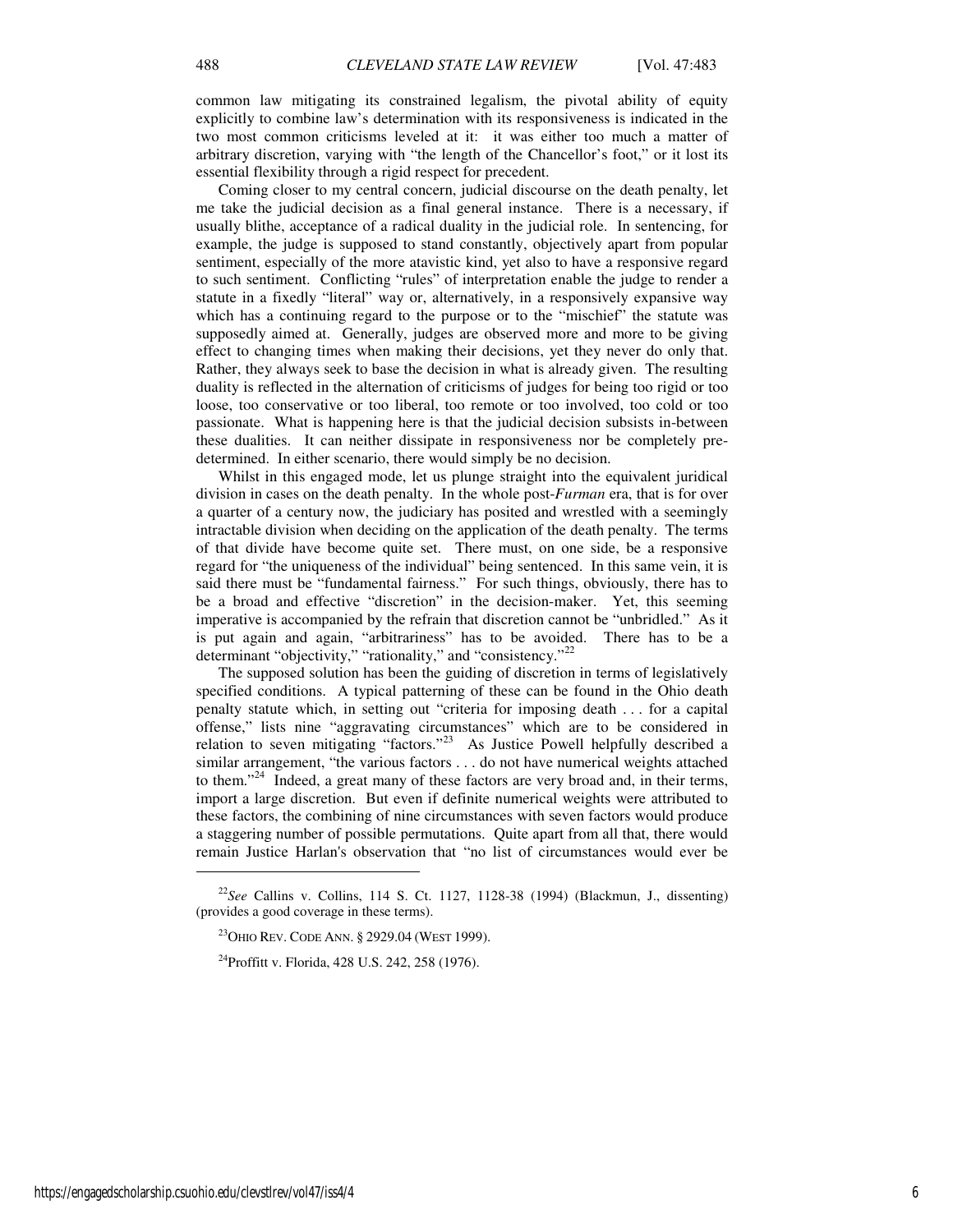really complete"; to which he would add that the prior elaboration of factors "which call for the death penalty" appears to be "beyond present human ability."<sup>25</sup> Coming inevitably to Justice Blackmun's incandescent dissent in *Callins v. Collins*,<sup>26</sup> it is for reasons such as these, combined with his view that it was impossible to reconcile a responsive fairness with a determinant consistency, that he announced his resolve "from this day forward" to "no longer tinker with the machinery of death."<sup>27</sup>

Admirable as the sentiments may be, fundamental problems are raised by the reasoning. There are two such problems. One is to do with the allegedly exceptional quality of the death penalty—with whether death does make a difference, as the common claim has it, and with what that difference may be. The other problem has to do with the telos of standard judicial and other reformist arguments against the death penalty.<sup>28</sup> The issue here is whether these are ultimately arguments against the penalty itself, against its being the *death* penalty, or arguments against its administration and utility. I will now briefly consider these problems. That consideration may, for some, incline my thesis towards the acceptability of the death penalty, but I will move on to show how these problems orient us towards a position where the death penalty becomes insupportable "in" law.

First then, the question of whether the decision to impose the death penalty is exceptional. Justice Blackmun would only go so far as to say: "There is a heightened need for fairness in the administration of death."<sup>29</sup> This does not show whether or how the judgment to deal death is different to any other legal decision. The desiderata that he and others propound – the achievement or the balancing of fairness and objectivity—are obviously not exclusive to decisions about capital punishment. Nor is the labelling of such decisions as arbitrary. The scene of legal judgment, as we visited it earlier, is inevitably arbitrary. It does not, and cannot, cognitively extend to all things that may make the decision what it is. The decision is always a choice and a denial, a "cutting" into the infinite variety of inclination, fact, and circumstance that could possibly inform it.<sup>30</sup>

If in terms of its judicial presentation, the death penalty cannot be dislodged as exceptional, can the arguments specifically advanced against it be any more successful? It has, for example, often been argued judicially that the death penalty should not be imposed on juveniles or on the mentally incapacitated because of their attenuated responsibility. $3^1$  This, however, is inexorably to say that the death penalty should and can be imposed where responsibility is found ample enough. And the

<sup>29</sup>*Callins,* 114 S. Ct. at 1132.

j

<sup>30</sup>Derrida, *supra* note 3, at 24.

<sup>31</sup>*See*, *e.g.*, Thompson v. Oklahoma, 487 U.S. 815 (1988); McCollum v. North Carolina, 512 U.S. 1254 (1994).

<sup>25</sup>McGautha v. California, 402 U.S. 183, 204, 208 (1971) *vacated,* Crampton v. Ohio, 408 U.S. 941 (1972).

<sup>26</sup>Callins v. Collins, 114 S. Ct. 1127, 1128-38 (1994).

 $27114$  S. Ct. at 1130 (Blackmun, J., dissenting).

<sup>&</sup>lt;sup>28</sup>There is a poignancy to "telos" here in that it "means at once 'perfection,' 'completion,' 'death.'"; ROBERTO CALASSO, THE MARRIAGE OF CADMUS AND HARMONY 19 (Tim Parks trans. 1993).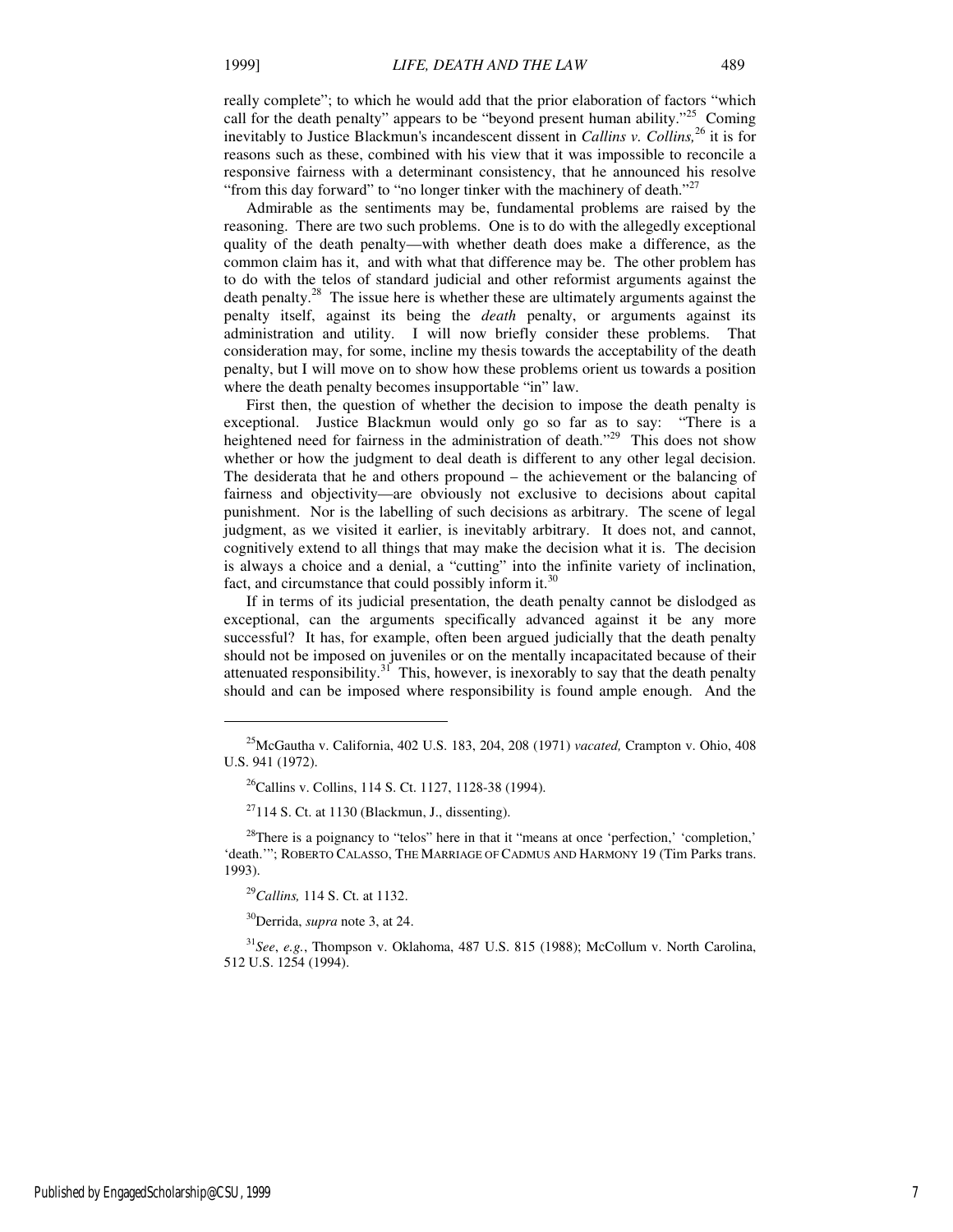original argument, progressive as it well may be in other ways, leaves open the question of degree, the question of how old, how mentally effective one has to be in order to be put to death. In a very strict constructionist vein, Justice Scalia would project us back to the initial publication of Blackstone's *Commentaries on the Laws of England* in 1769 and claim that this work somehow informed the making of the Eighth Amendment; then in Blackstone's capacious reaches, he finds that capital punishment in England could be imposed at the age of seven years.<sup>32</sup> He does not quite have the courage of his convictions. He does not go on to hold that seven seems a reasonable age at which to put children to death. The very debate about infantile or mental capacity imports a resolution as its orienting telos—imports an appropriate point at which the child, etc., can be killed. Debates of this kind are often combined with the argument that the death penalty is not justified where incapacity would negate or diminish its deterrent effect. The massive implication of this argument, however, is that where the accused's capacity is sufficient, deterrence can be effective and, on that ground, the death penalty is justified.

Let me take another significant set of arguments advanced against the death penalty which, valuable as they are in themselves, nonetheless end up being complicit with it. These are arguments to the effect that, because of limiting or defective or corrupt procedures, or because of incompetent representation of the accused, a wrongful verdict may have been reached or such a verdict is being sustained—and, for good measure, the increasing limitation on review is seen as sheltering these travesties.<sup>33</sup> Judges quite often see the failure of the so-called system in these terms and quite often hope, if not always expect, that "one day this [Supreme] Court will develop procedural rules or verbal formulas that actually will provide consistency, fairness, and reliability in a capital sentencing scheme."<sup>34</sup> Again, one could hardly impugn such arguments as far as they go, but they go too far in at least implicitly advancing a realizable truth justifying the imposition of the death penalty.

The drama of recent events demands that such arguments be illustrated outside of the sphere of the judicial. Governor George Ryan, after inveighing last week against "the shameful record" of his state of Illinois "of convicting innocent people and putting them on death row," announced both a moratorium on executions and his intention to appoint a panel to study the sentences of death.<sup>35</sup> The immediate drama lay not only in the surprise of the announcement but also in the Italians lighting up the Coliseum to celebrate—an apt location perhaps, given the amount of capital punishing that went on there. But this, as well as other exuberant responses, is at

<sup>32</sup>*Thompson*, 487 U.S. at 864; SIR WILLIAM BLACKSTONE, COMMENTARIES ON THE LAWS OF ENGLAND vols. 1-4 (1978). Justice Scalia finds "original" justification in the Constitution for the death penalty itself. Evoking the Fifth Amendment and the inclusion there of capital crime within its protective range, he finds that this "clearly permits" the death penalty. *Callins*, 114 S. Ct. at 1128. Simply presupposing the existence of something is not "permitting" it.

<sup>33</sup>*See*, *e.g*., Sawyer v. Whitley, 505 U.S. 333 (1992); Tison v. Arizona, 481 U.S. 137, 159 (1987) (Brennan, J., dissenting); Callins v. Collins, 114 S. Ct. at 1129 (1994) (Blackmun, J., dissenting).

<sup>&</sup>lt;sup>34</sup>Callins, 114 S. Ct. at 1138 (Blackmun, J., dissenting).

<sup>35</sup>Dirk Johnson, *Illinois, Citing Verdict Errors, Bars Executions*, N.Y. TIMES, Feb. 1, 2000, at A1.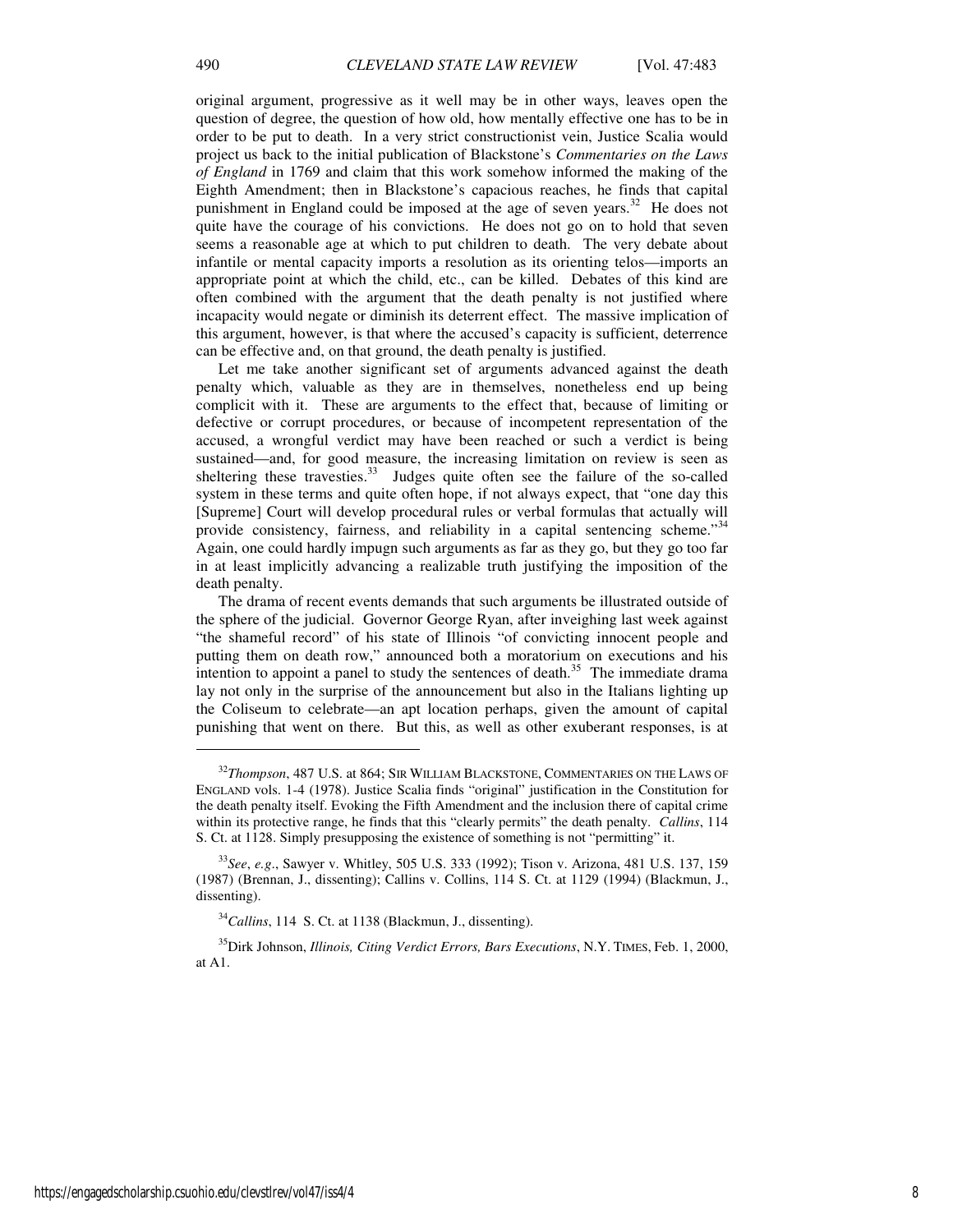best premature. Governor Ryan supports the death penalty. The moratorium will remain in force until, says the Governor, "I can be sure that everyone sentenced to death in Illinois is truly guilty, until I can be sure with moral certainty that no innocent man or woman is facing a lethal injection."<sup>36</sup> There is, then, still a discoverable certainty to all this, and the Governor's standard of such certainty may not be very stringent. In announcing a moratorium, he described the "system" as having only come "close to the ultimate nightmare, the state's taking of innocent life." Given the large part which chance played in revealing the innocence of so many, almost as many of the condemned had been exonerated as executed, it is at least probable that there are innocent others among those whom the system has disposed of.

I will soon take up other arguments against the death penalty which provide an affirmation of it, but for now I will conclude this present account of those arguments by looking at perhaps the strongest one of them. This argument would deny that the death penalty could ever be imposed with assurance. "The problem," says Justice Blackmun, "is that the inevitability of factual, legal, and moral error gives us a system that we know must wrongly kill some defendants."<sup>37</sup> The trouble with this argument is that, like the others, it is wedded to a positive, realizable truth, a truth that could have prevailed without the error. It allows of a justified imposition of capital punishment where the truth of the situation is perceived as cogent or overwhelming. More significantly, it still allows of irresolvable contention with utilitarian varieties of truth. It may be, as the English nostrum has it, that it is better for ten of the guilty to go free than for one of the innocent to be convicted, but it is arguably preferable for one of the innocent to be executed rather than ten of the guilty go free. The argument has been put bluntly by, *mirabile dictu*, a Chicago prosecutor:

Sooner or later, it is going to happen. It comes with the territory. It is not humanly possible to design a system that is perfect. And if people are not prepared for the eventuality that human institutions are going to make mistakes, then they shouldn't support the death penalty, and they shouldn't elect legislators who support it.<sup>38</sup>

So, if these various arguments against capital punishment do not definitively counter the decision to inflict *death*, and if judicial analysis of the death penalty simply reproduces the dimensions of ordinary legal decision-making, what—to borrow a phrase—is the difference death makes? To set that question, I will return to my initial argument advancing law as a putative settlement of the space inbetween these dimensions—in-between determinate position and what was ever beyond it. That line of argument was most evidently set against the standard assertions of law's stability, fixity, implacability, or, in the language so often used in

1

<sup>&</sup>lt;sup>36</sup>Id. at A16. The tendency since has been very much Ryanwards. For example, Bills have been introduced into the House and Senate to enhance the "protection" of those accused of capital crimes. Editorial, *Bills to Stop Executing the Innocent*, N.Y. TIMES, Apr. 4, 2000, at A30. And "[r]acial disparities in death sentences are to be reviewed by the Justice Department." *World-Wide*, WALL ST. J., Feb. 11, 2000, at 1.

<sup>37</sup>*Callins,* 114 S. Ct. at 1130 (Blackmun, J., dissenting).

<sup>38</sup>*See* Alan Berlow, *The Wrong Man,* ATLANTIC MONTHLY, Nov., 1999, at 66, 88.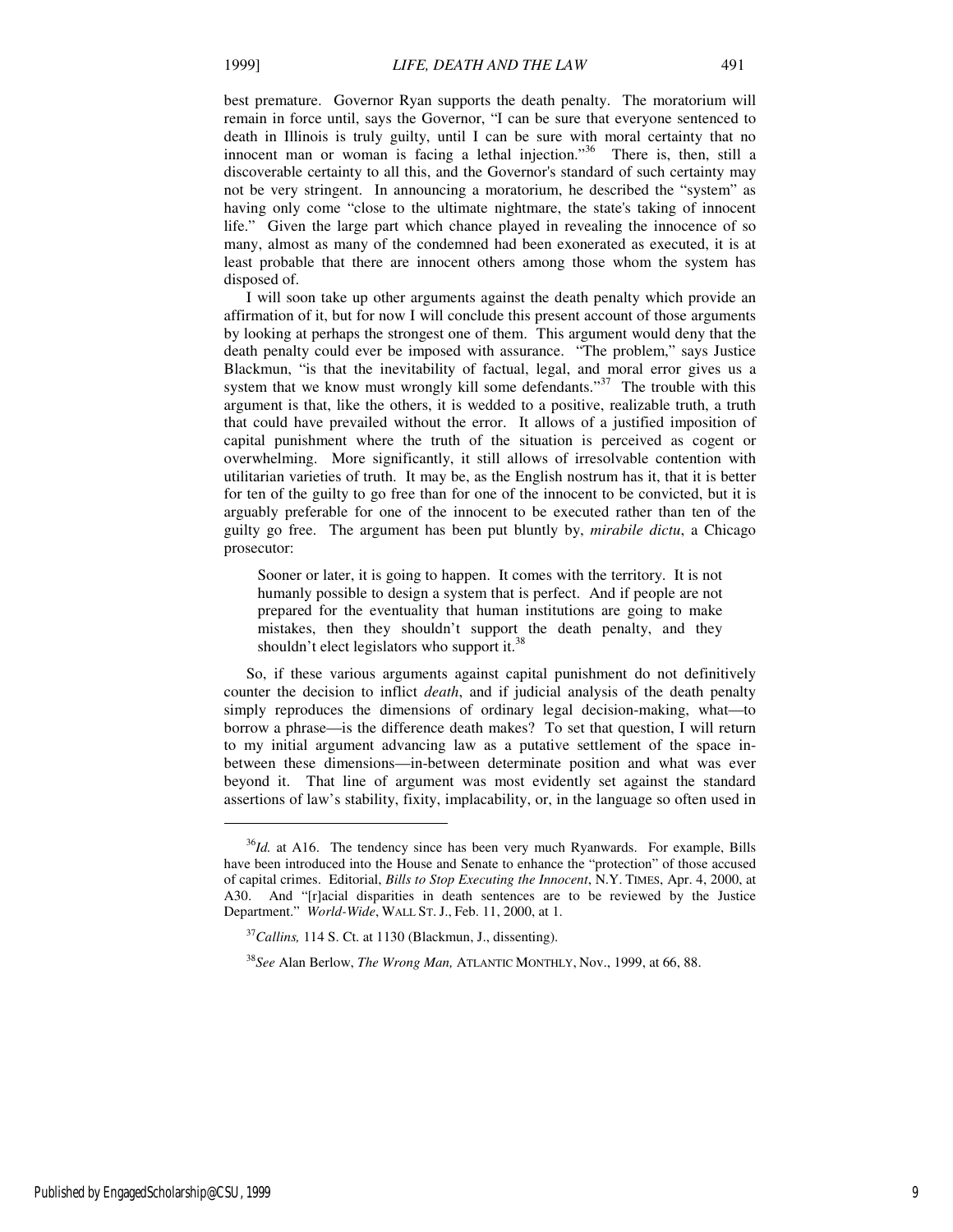capital cases, against law's finality. Even at its most settled, or especially at its most settled, we saw that law could not "be" otherwise than responsive to what was beyond its determinate content "for the time being." Neither, however, could law dissipate in a pure responsiveness. Hence, there were the contrary yet standard claims as to what law may be outlined at the beginning of my talk—the division between determinant force and responsiveness with-in the rule of law, the combination of Leviathan's awesome assurance with an unexpectedly accommodating side, the jurisprudential division between law's autonomy and its dependence on society, history, and such. How or in what terms can law in this insistent ambivalence have some place, some palpability, some hold? Even if it cannot be positively rendered in terms of existent situations, law is nonetheless always operatively attached to such situations, and it is in the legal decision, in the place of legal judgment, that law becomes operative. Such decision or judgment cannot be reduced to antecedents or to some "factual" truth. There cannot, that is, be a complete comprehending of everything to which a decision has responded or will respond. Law can always be other than what it "is." The hope extinguished in its determinative fixity is resurrected in its responsiveness.

To convey the difference freighted with death, let me continue, in what is now leading to a conclusion, to mirror the path of my lecture so far by considering two further judicial arguments which would both counter yet implicitly affirm the death penalty. First, an argument which goes some way towards accommodating law's responsive dimension. When looking at standards of responsibility, or at what is "cruel and unusual" in terms of punishment, or at the proportionate relation between crime and penalty, judges have derived meliorative content or assurance from the practices of various societies. The problem with this resort, so far as it is used to counter the penalty of death, is that the practices of societies can become more rather than less draconic, something which Justice Scalia has been quick to observe, $39$  and yet again the death penalty becomes more embedded in law through reformist discourse rather than excluded from it. For the development of my argument, however, there is a further point which this resort to the social tends to emphasize and that is, as we have seen, the essential openness of law cannot be bound to or by any specific reference to social practice or in any other way. The quality of openness has to be sustained. The second line of argument starkly makes the point in relation to racial discrimination in legal processes leading to the imposition of the death penalty.<sup>40</sup> Reformist argument here may not appear to be an advance on the others. It could be heard as saying that in the rectifying, actual or potential, of such racial discrimination, capital punishment is being affirmed. Let me now combine these two arguments, one based on evidence of the social and the other on racial discrimination, and indicate their undermining effect on the sustainability of capital punishment in law.

In the situation of racial discrimination, what difference does death make with its "unique finality," to borrow a pointed judicial phrase?<sup>41</sup> After all, in a certain literal sense, with its "cutting" determination the scene of legal judgment is inevitably

<sup>39</sup>*Thompson*, 487 U.S. at 865 (Scalia, J., dissenting).

<sup>40</sup>*See*, *e.g.*, SAMUEL R. GROSS & ROBERT MAURO, DEATH AND DISCRIMINATION: RACIAL DISPARITIES IN CAPITAL SENTENCING (1989).

 $^{41}$ Coleman v. Balkcom, 451 U.S. 949, 955 (1981) (Marshall, J., dissenting).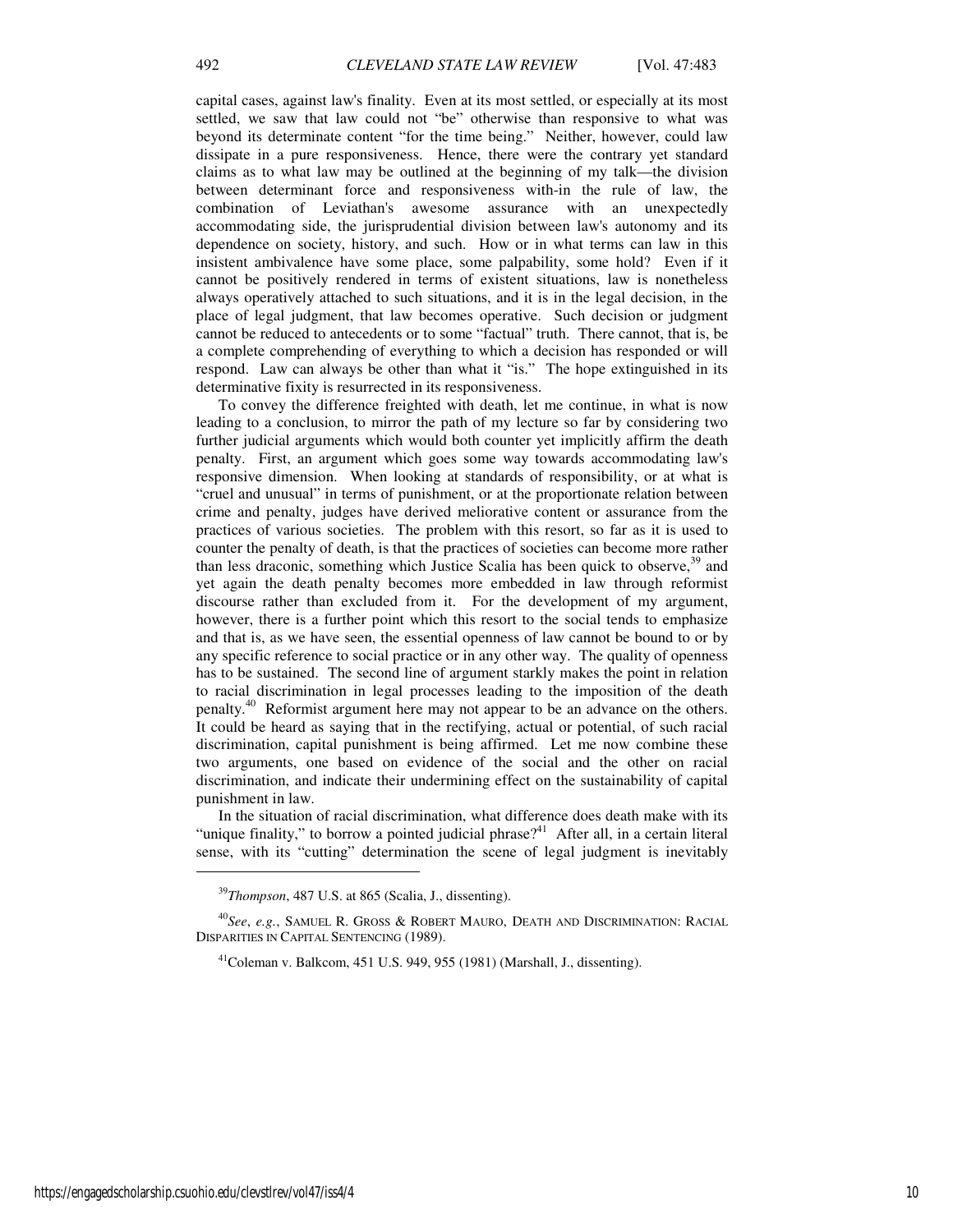discriminatory. Some modes of existence are elevated in the decision and others suppressed or ignored. Law, however, maintains its seductive appeal to the excluded through its responsive ability always to be other than what it is. The penalty of death denies that prospect. It denies the protean promise held out by the rule of law to extend equally to all its subjects and to surmount, in particular, all differences of ascribed status. With the imposition of the death penalty, the other is excluded utterly in the name of law itself. The Supreme Court's effort to counter this effect ends up by aggravating it. Here we come inexorably to the much-discussed miasma that is *McCleskey v. Kemp*. 42

In *McCleskey* the court faced the dissolution of the whole scene of legal judgment. The defendant *McCleske*y, described as a black man, had been sentenced to death in Georgia for the murder of a police officer described as white. It was claimed by or for *McCleskey* that the imposition of this penalty was racially discriminatory and that this discrimination violated the requirement of equal protection of the laws in the Fourteenth Amendment and the prohibiting of "cruel and unusual punishment" in the Eighth. The case turned on the nature of the evidence supporting these claims. This comprised a study, known as the Baldus study, which showed in general statistical terms that defendants charged with killing white victims were much more likely to be sentenced to death than defendants charged with killing black victims. By eliminating the effect of an array of nonracial variables, the study sought to show that race was "a" or "the" decisive factor. This was the relevant evidence, but the study also extended to, and the court was manifestly worried about, other statistical evidence of discrimination in capital cases in Georgia. Henry Louis Gates summarized matters this way:

The Baldus study was scrutinized and hailed by various prominent statisticians, including the representatives of the National Academy of Sciences, as among the most sophisticated empirical work ever done on criminal sentencing. The experts agreed that the Baldus study proved that capital sentencing in Georgia is a discriminatory process.<sup>43</sup>

The minority decisions in this case accepted the statistical evidence as establishing unconstitutional discrimination. The majority did not. They would not have accepted that any statistical evidence could establish the requisite discrimination.<sup>44</sup> Discrimination had to be intentionally or purposively directed against the defendant specifically. For the majority, statistical probability was not

 $\overline{a}$ 

<sup>&</sup>lt;sup>42</sup>*McCleskey v. Kemp*, 481 U.S. 279 (1986). For discussions particularly germane to my argument here *see* Dennis D. Dorin, *Far Right of the Mainstream: Racism, Rights, and Remedies from the Perspective of Justice Antonin Scalia's McCleskey Memorandum*, 45 MERCER L. REV. 1035 (1994); Henry Louis Gates, *Statistical Stigmata, in* DECONSTRUCTION AND THE POSSIBILITY OF JUSTICE (Drucilla Cornell et al. eds. 1992).

<sup>43</sup>Gates, *supra* note 42, at 334.

<sup>&</sup>lt;sup>44</sup>This view of the majority opinion was seemingly not shared by one of its members, Justice Scalia. *See* Dorin, *supra* note 42. It remained the view of the writer of that opinion, however, even as he came to reject the decision itself. *See* JOHN C. JEFFERIES, JR., JUSTICE LEWIS F. POWELL, JR. 451 (1994).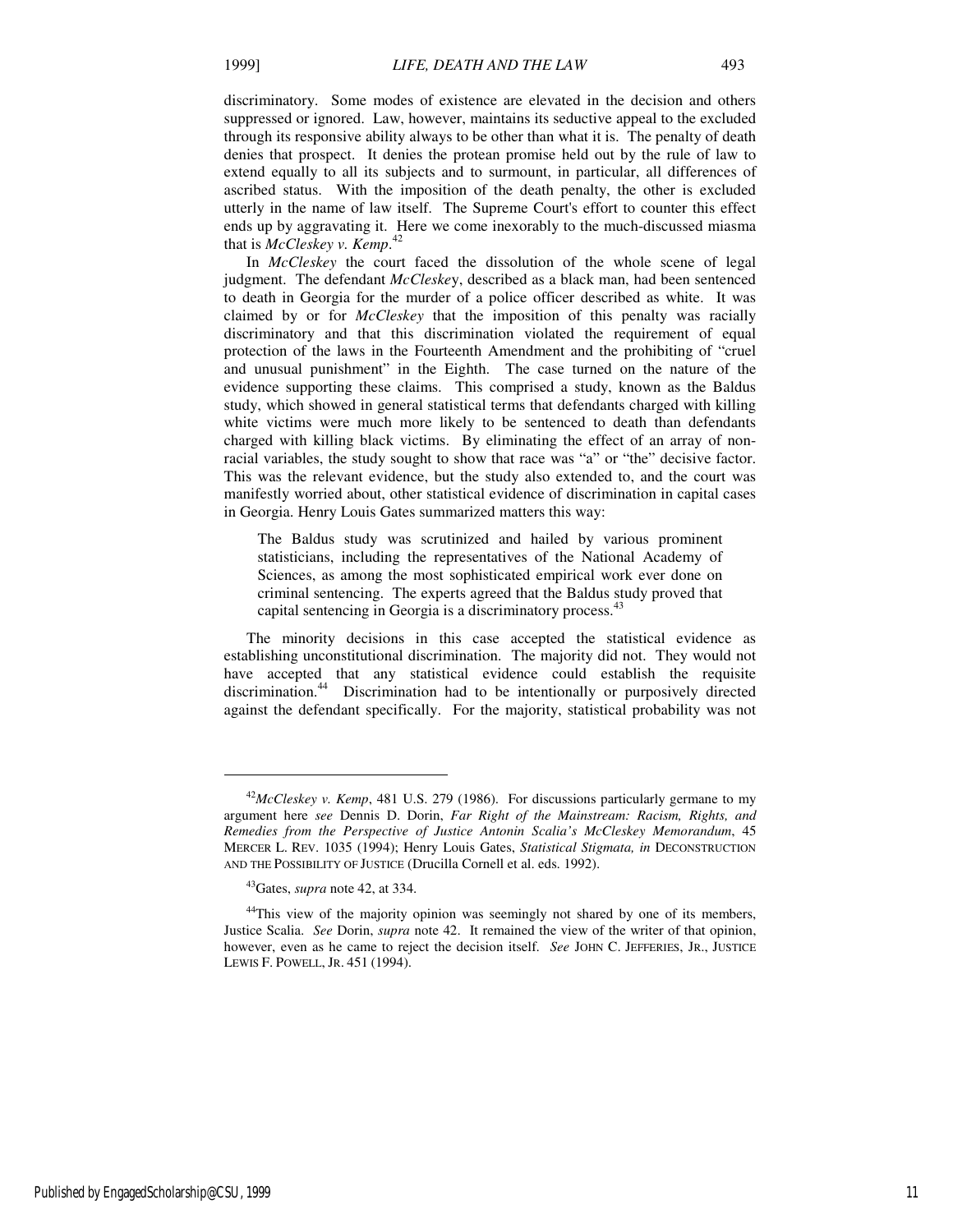enough even if for Justice Brennan in the minority the "empirical" quality of such evidence was its strength.<sup>45</sup>

What the majority propounded, again and again, was the "uniqueness" of each case, of each capital crime and of each capital defendant. Judges and juries had to be unlimited in their ability to accommodate this uniqueness, to exercise their "fundamental . . . discretion", to "consider" the "varying" and "innumerable factors" potentially involved.<sup>46</sup> In all this, juries must be allowed to decide matters in their own "unpredictable", "varying", and ultimately inexplicable ways, even if this will involve "some risk" of racial discrimination. $47$  The horrifying alternative summoned up by the majority was the dissolution of the whole criminal justice system. If statistical evidence of racial oppression were given effect, then the like effect would have to be given to "other kinds of prejudice" extending, for example, to "membership in other minority groups and even to gender", or to "the defendant's facial characteristics, or the physical attractiveness of the defendant or the victim", or, it could be added, to the poverty of the defendant; furthermore, this dissipating responsiveness would extend to "other types of penalty" beside death.<sup>48</sup> "Relying" on the Baldus study, then, "questions the very heart of the criminal justice system."<sup>49</sup> Indeed. It is, however, completely contradictory to elevate utterly an illimitable responsiveness to the specific defendant—elevate it so high as to exclude cogent societal evidence of pertinent oppressions—and then utterly to deny that responsiveness by visiting death on that defendant. Such a death not only freezes forever the range and quality of possible responsiveness to that defendant, it also effects a general denial of law's responsiveness. Law cannot be hermetically trapped in this way and yet be operatively sustained as law.

Short of complete dissolution, it has often been observed, and aptly established, that within the operation of the death penalty the criminal law becomes, as it is put, distorted, and especially where responsiveness to the accused is truncated; and there are clear indications also that the denial of law's responsiveness debases the legal system as a whole.<sup>50</sup> I will end with what are perhaps the two most egregious.

One involves restrictions on the writ of habeas corpus. A leading U. S. authority puts the significance of the writ fairly typically: "The writ of habeas corpus, by which the legal authority under which a person may be detained can be challenged, is of immemorial antiquity . . . . Today it is said to be 'perhaps the most important writ known to constitutional law of England' .... Its significance in the United States has been no less great."<sup>51</sup> A little more exactly, the modern function of the writ, challenging arrogations of the executive, dates from the sixteenth and seventeenth centuries.<sup>52</sup> Its more general use to challenge the legality of any detention is even

j

<sup>50</sup>GROSS & MAURO, *supra* note 40.

 $51$ CHARLES A. WRIGHT, THE LAW OF FEDERAL COURTS 350 ( $5<sup>th</sup>$  ed. 1994).

 ${}^{52}R$ .J. SHARPE, THE LAW OF HABEAS CORPUS 7-20 (ch. 1) (2d ed. 1989).

<sup>45</sup>*McCleskey*, 481 U.S. at 338.

<sup>46</sup>*Id.* at 294, 311.

<sup>47</sup>*Id.* at 305, 308, 311.

<sup>48</sup>*Id.* at 308, 315-17.

<sup>49</sup>*Id.* at 313 n.37.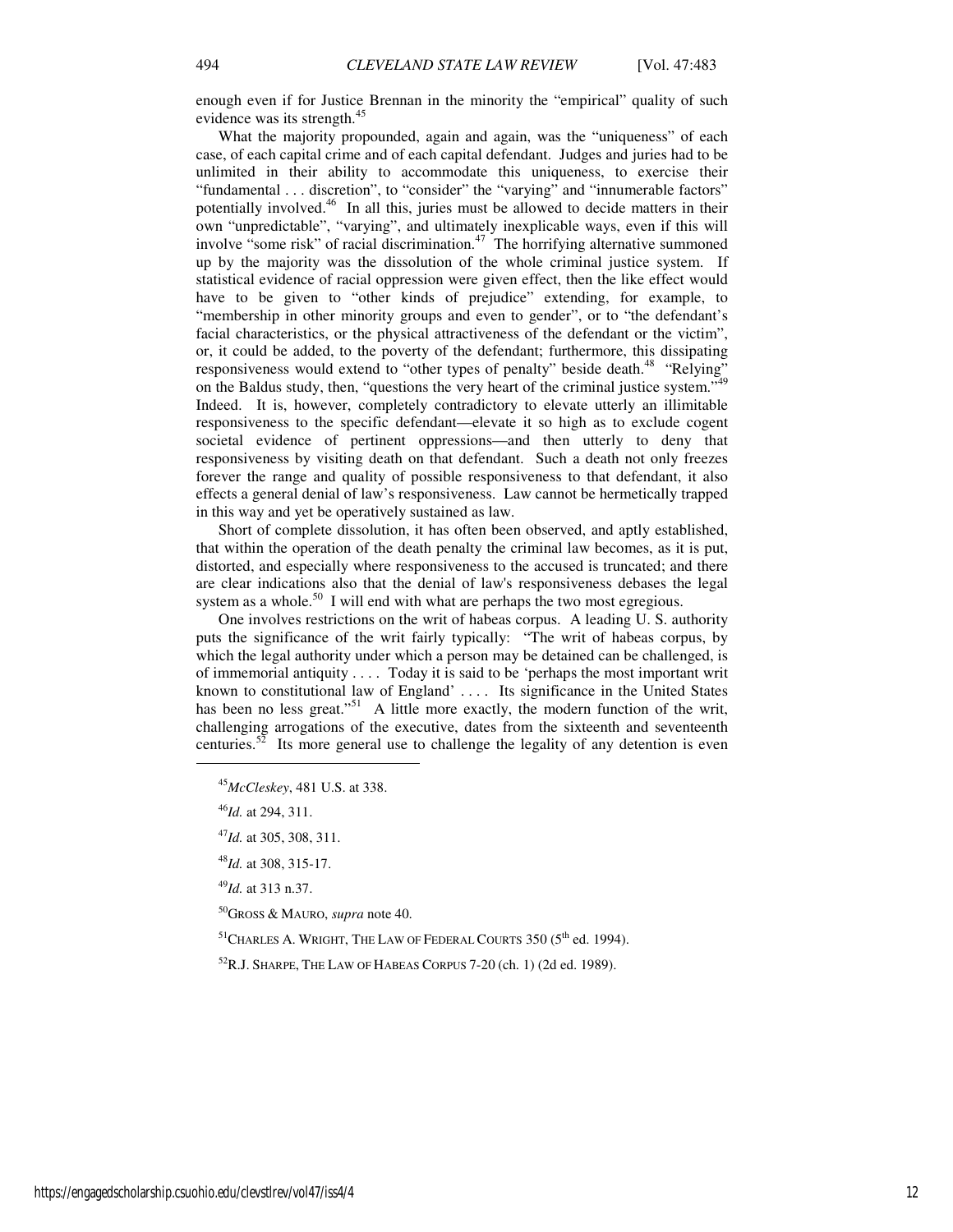more venerable and can be traced as far back as an English case of 1214 from which it is clear that the writ already had a settled existence.<sup>53</sup> Habeas corpus, in short, has had a very long history as a responsive conduit for the reversal or modification of legal determination. Because of its impertinent effectiveness in challenging death penalty decisions, its general ability to uphold constitutional imperatives has been judicially narrowed.<sup>54</sup> This narrowing has been legislatively matched in various ways, for example by the establishing of a one-year limit on filing petitions for habeas corpus, a limit which comes from the candidly titled Antiterrorism and Effective Death Penalty Act of 1996. It was a string of successful petitions for habeas corpus in *Vasquez v*. *Harris* which provided the most startling denial of law's

responsiveness, and thence of law itself. $55<sup>5</sup>$  With a manifest petulance, the Supreme Court proclaimed that "No further stays of Robert Alton Harris's execution shall be entered by the federal courts except upon the order of this Court"—a diktat of naked determination aptly described as "lawless."<sup>56</sup> Judge Kozinski commented on that command, with a like disregard for the law, that "the drama had no other possible outcome," and he somehow discerned that "enough is enough."<sup>57</sup>

Foucault once observed that in law we have not as yet "cut off the head of the King."<sup>58</sup> From the aphorism's resonant meanings, we can for now conclude with one, that in law we still seek or at least purport to find a transcendent truth, a truth that is sufficient and entire, a truth which allows us to find and decree an ultimate "enough." To take a stark example which concludes a recent and highly critical survey of the operation of the death penalty in the United States:

The steady accumulation of wrongful convictions and death sentences in the United States constitutes a prima facie case that we are dealing with widespread, systemic flaws in the administration of justice. Until those flaws are corrected, we should declare a moratorium on executions.<sup>59</sup>

This is to seek a quality of truth in a place—the scene of legal judgment—where it cannot be found. Obviously, there has to be a determinate decision, some limits, some lack of responsiveness, if law is to "be" at all. Granted that, there still remains the matter of how the limits were reached, how the decision was made, how it is to be sustained and regarded; and in all these things there is a judgment, a choice, a denial of what could otherwise be. Being attuned to the responsiveness accommodated and the responsiveness eliminated in the decision could orient and even impel us towards the recognition of many things—towards the recognition that the legal decision cannot be accorded a complete and positive content, a recognition that such a decision is ultimately unknowable, that it is inevitably partial and

<sup>55</sup>Evan Caminker & Erwin Chermerensky, *The Lawless Execution of Robert Alton Harris,*  102 YALE L.J. 225, 246-52 (1992).

<sup>56</sup>*Id.* at 246.

j

<sup>57</sup>Alex Kozinski, *Tinkering with Death*, NEW YORKER, February 10, 48, 51-52 (1997).

<sup>58</sup>FOUCAULT, *supra* note 3, at 88-89.

<sup>59</sup>Berlow, *supra* note 38, at 91.

<sup>53</sup>SELDEN SOCIETY, 1 SELECT PLEAS OF THE CROWN 67 (no. 115).

<sup>54</sup>*Callins*, 114 S. Ct. 1137-38 (Blackmun, J., dissenting).